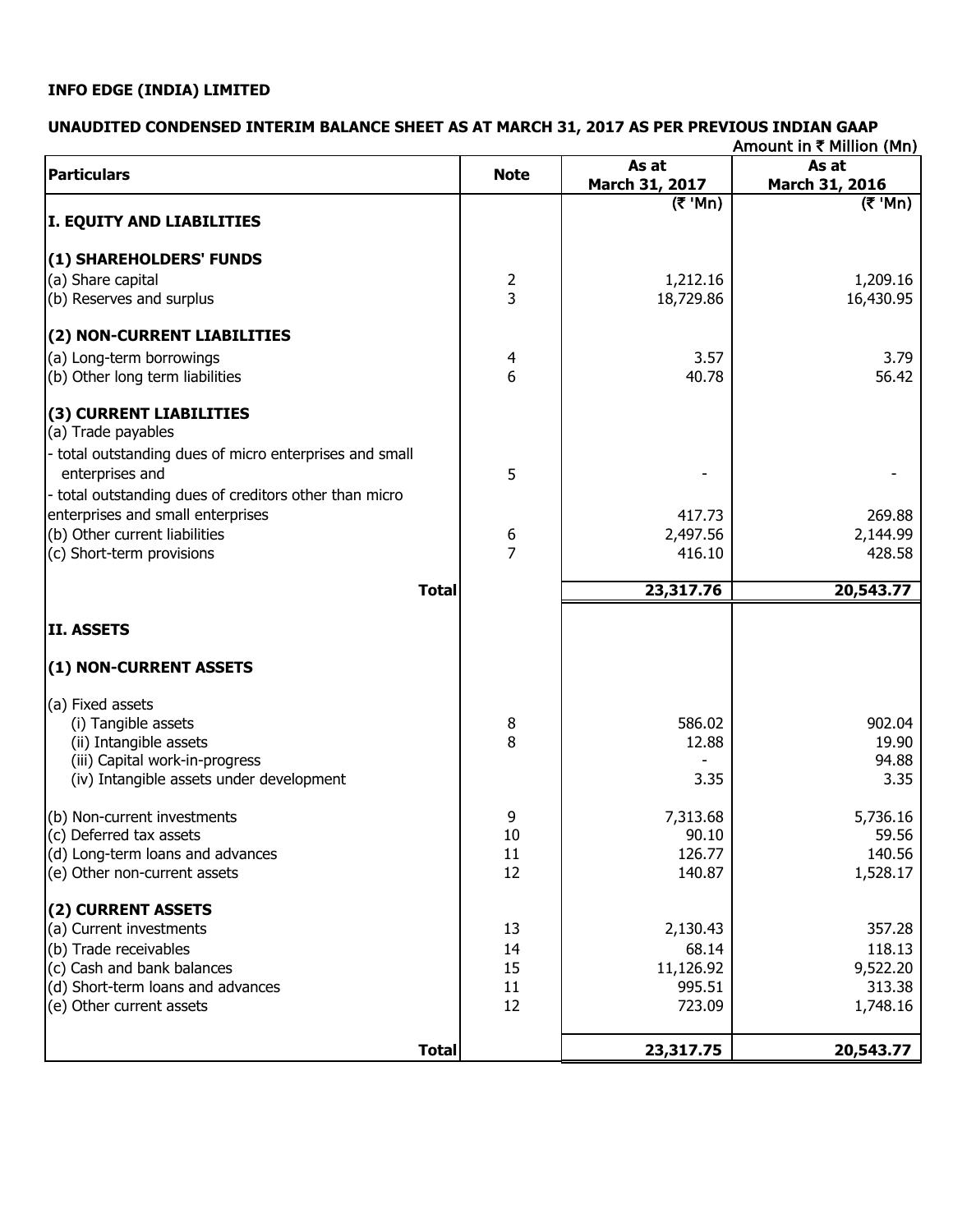# **INFO EDGE (INDIA) LIMITED**

# **Statement of Profit & Loss**

| <b>Particulars</b>                                                                                                                                                                                       | <b>Note</b>                      | Year to date figures<br>for period ended<br>March 31, 2017 | <b>Year ended</b><br>March 31, 2016                        |
|----------------------------------------------------------------------------------------------------------------------------------------------------------------------------------------------------------|----------------------------------|------------------------------------------------------------|------------------------------------------------------------|
|                                                                                                                                                                                                          |                                  | (₹ 'Mn)                                                    | (₹ 'Mn)                                                    |
| I. Revenue from operations<br>II. Other income                                                                                                                                                           | 16<br>17                         | 8,208.55<br>929.62                                         | 7,234.76<br>828.10                                         |
| III. Total revenue $(I + II)$                                                                                                                                                                            |                                  | 9,138.17                                                   | 8,062.86                                                   |
| <b>IV. EXPENSES</b>                                                                                                                                                                                      |                                  |                                                            |                                                            |
| Employee benefits expense<br>Finance costs<br>Depreciation and amortisation expense<br>Advertising and promotion cost<br>Administration and other expenses<br>Network, internet and other direct charges | 18<br>19<br>20<br>21<br>22<br>23 | 3,547.81<br>1.00<br>240.55<br>880.53<br>930.31<br>172.58   | 3,205.29<br>0.77<br>209.63<br>1,318.41<br>902.91<br>229.70 |
| <b>Total expenses</b>                                                                                                                                                                                    |                                  | 5,772.78                                                   | 5,866.71                                                   |
| V. Profit before exceptional items and tax (III-IV)                                                                                                                                                      |                                  | 3,365.39                                                   | 2,196.15                                                   |
| VI. Exceptional items                                                                                                                                                                                    | 29                               | 39.84                                                      | 114.58                                                     |
| VII. Profit before tax (V-VI)                                                                                                                                                                            |                                  | 3,325.55                                                   | 2,081.57                                                   |
| <b>VIII. Tax expense</b><br>(1) Current tax- (Current period)<br>(2) Current tax- (previous period)<br>(3) Deferred tax                                                                                  | 10                               | 1,088.61<br>(393.14)<br>(30.54)                            | 661.61<br>4.16                                             |
| IX. Profit for the year from continuing operations (VII-VIII)                                                                                                                                            |                                  | 2,660.62                                                   | 1,415.80                                                   |
| $X$ . Profit for the period $(IX)$                                                                                                                                                                       |                                  | 2,660.62                                                   | 1,415.80                                                   |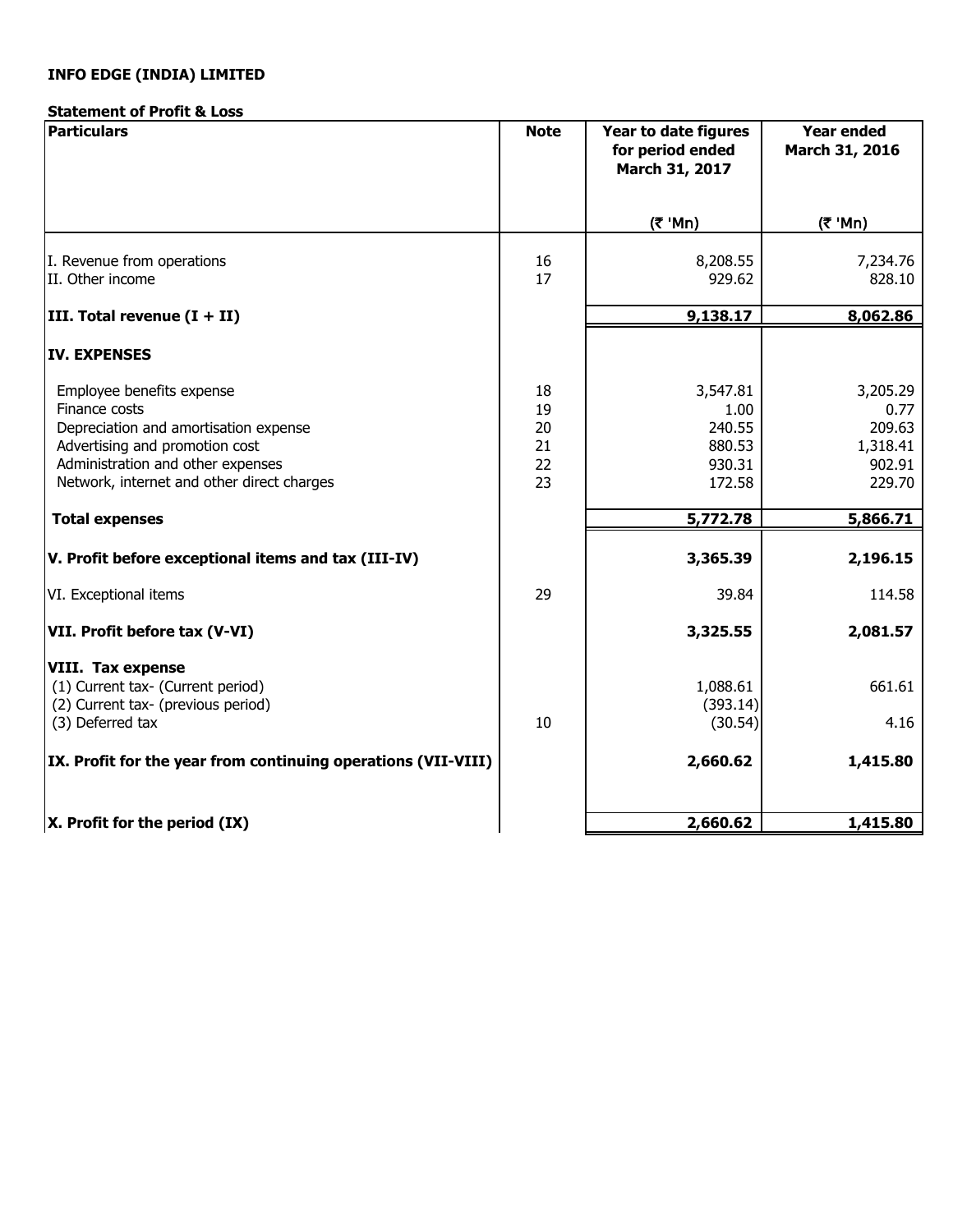# **INFO EDGE (INDIA) LIMITED NOTES TO THE UNAUDITED INTERIM FINANCIAL STATEMENTS FOR THE PERIOD ENDED MARCH 31, 2017**

#### **1. Basis of Preparation of Unaudited Condensed Interim Financial Statements**

A) These unaudited condensed interim financial statements have been prepared in accordance with Accounting Standard 25 on "Interim Financial Reporting" notified pursuant to the Companies (Accounting Standards)<br>Rules, 2006

All assets and liabilities have been classified as current or non-current as per the Company's normal operating cycle and other criteria set out in the Schedule III to the Companies Act, 2013.

B) The Company's annual financial report includes the consolidated financial statements in addition to its standalone separate financial statements. The Company has, however, elected to prepare unaudited condensed<br>interim

| <b>2. SHARE CAPITAL</b>                                                                                                                                                  |                                   |                                    |
|--------------------------------------------------------------------------------------------------------------------------------------------------------------------------|-----------------------------------|------------------------------------|
| <b>Particulars</b>                                                                                                                                                       | As at<br>March 31, 2017<br>(C Mn) | As at<br>March 31, 2016<br>(C 'Mn) |
| <b>AUTHORISED CAPITAL</b><br>150.00 Mn Equity Shares of ₹ 10/- each (Previous year - 150.00 Mn Equity<br>Shares of ₹ 10/- each)                                          | 1,500.00                          | 1,500.00                           |
| ISSUED, SUBSCRIBED AND PAID-UP CAPITAL<br>121.12 Mn Equity Shares of ₹ 10/- each fully paid up<br>(Previous year - 120.92 Mn Equity Shares of ₹ 10/- each fully paid up) | 1,212.16                          | 1,209.16                           |
|                                                                                                                                                                          | 1.212.16                          | 1,209.16                           |

#### **a. Reconciliation of the shares outstanding at the beginning and at the end of the reporting period**

| <b>Particulars</b>                                                                      | As at<br>March 31, 2017<br><b>No of Shares</b> | As at<br>March 31, 2017<br>(7 'Mn) | As at<br>March 31, 2016<br><b>No of Shares</b> | As at<br>March 31, 2016<br>(₹ 'Mn) |
|-----------------------------------------------------------------------------------------|------------------------------------------------|------------------------------------|------------------------------------------------|------------------------------------|
| <b>Equity Shares</b><br>At the beginning of the period<br>Add: Issued during the period | 120,916,159<br>300,000                         | 1,209.16<br>3.00                   | 120.216.159<br>700,000                         | 1,202.16<br>7.00                   |
| Outstanding at the end of the period                                                    | 121,216,159                                    | 1,212.16                           | 120,916,159                                    | 1,209.16                           |

#### **b. Terms/Rights attached to equity shares**

The Company has only one class of equity shares having a par value of ₹ 10 per share. Each holder of equity shares is entitled to one vote per share. The Company declares and pays dividend in Indian rupees. The<br>dividend p

| . shares issued for consideration other :<br>e number of bonus shares issued<br>Aggregate - | than           | n cash and shares bought back during the period of t | f five vears | `immediatelv .<br>"Arim.<br>. nrec | * the reporting date |
|---------------------------------------------------------------------------------------------|----------------|------------------------------------------------------|--------------|------------------------------------|----------------------|
| Particulars                                                                                 | r ended<br>vea | vear ended                                           | vear ended   | vear ended                         | vear endec           |
|                                                                                             |                | --                                                   |              |                                    |                      |

| <b>Particulars</b>                                                                           | -------------<br>March 31, 2017 | -------------<br>March 31, 2016 | ------------<br>March 31, 2015 | ------------<br>March 31, 2014 | March 31, 2013 |
|----------------------------------------------------------------------------------------------|---------------------------------|---------------------------------|--------------------------------|--------------------------------|----------------|
| Equity Shares allotted as fully paid bonus shares by capitalisation of securities<br>premium |                                 |                                 |                                |                                | 54,590,512     |
|                                                                                              |                                 |                                 |                                |                                | 54,590,512     |

#### **d. Details of shareholders holding more than 5% shares in the Company**

| <b>Particulars</b>                                                                                                  | March 31, 2017                       | As at                 | As at<br>March 31, 2016              |                       |  |
|---------------------------------------------------------------------------------------------------------------------|--------------------------------------|-----------------------|--------------------------------------|-----------------------|--|
|                                                                                                                     | <b>No. of Shares</b>                 | % Holding             | <b>No. of Shares</b>                 | % Holding             |  |
| Equity Shares of ₹10 each fully paid<br>- Sanieev Bikhchandani<br>- Sanieev Bikhchandani (Trust)<br>- Hitesh Oberoi | 34,455,386<br>8,734,880<br>6.747.608 | 28.42<br>7.21<br>5.57 | 34,996,373<br>8,734,880<br>6,900.118 | 28.94<br>7.22<br>5.71 |  |
|                                                                                                                     | 49,937,874                           | 41.20                 | 50,631,371                           | 41.88                 |  |

#### **3. RESERVES AND SURPLUS**

|                                                                                         |                          | As at     | As at                    |           |
|-----------------------------------------------------------------------------------------|--------------------------|-----------|--------------------------|-----------|
| <b>Particulars</b>                                                                      | March 31, 2017<br>(7 Mn) |           | March 31, 2016<br>(C Mn) |           |
|                                                                                         |                          |           |                          |           |
| <b>Securities Premium Account</b>                                                       |                          |           |                          |           |
| Opening Balance                                                                         | 8,169.16                 |           | 8,151.16                 |           |
| Add: Addition during the year                                                           | 27.00                    |           | 18.00                    |           |
| Less: Utilisation for writing off expenses on issue of equity shares (Refer Note no 42) |                          | 8,196.16  |                          | 8.169.16  |
| <b>General Reserve</b>                                                                  |                          |           |                          |           |
| Opening Balance                                                                         | 327.54                   |           | 317.99                   |           |
| Add: Transfer from Statement of Profit and Loss (Stock Options Outstanding Account)     | $\blacksquare$           | 327.54    | 9.55                     | 327.54    |
|                                                                                         |                          |           |                          |           |
| <b>Stock Options Outstanding Account</b><br>Opening Balance                             | 17.13                    |           | 14.81                    |           |
| Add: Transfer during the year                                                           | 48.80                    |           | 11.87                    |           |
| Less: Transfer to Statement of Profit and Loss                                          |                          | 65.93     | 9.55                     | 17.13     |
|                                                                                         |                          |           |                          |           |
| <b>Surplus in Statement of Profit and Loss</b>                                          |                          |           |                          |           |
| Opening Balance                                                                         | 7,917.12                 |           | 6,937.89                 |           |
| Add: Net profit after tax transferred from Statement of Profit and Loss                 | 2,660.62                 |           | 1,415.80                 |           |
| Transfer from Stock Option Outstanding Account                                          |                          |           | 9.55                     |           |
| <b>Less: Appropriations</b><br>Dividend Paid                                            | 363.50                   |           | 0.40                     |           |
| <b>Interim Dividend</b>                                                                 |                          |           | 362.55                   |           |
| Dividend Tax                                                                            | 74.01                    |           | 73.62                    |           |
| Transfer to General Reserve under Companies (Transfer of Profit to Reserves             |                          |           |                          |           |
| Rules), 1975                                                                            | ٠                        |           |                          |           |
| Transfer to General Reserve (Employee Stock Options Outstanding Account)                | ٠                        | 10.140.23 | 9.55                     | 7.917.12  |
|                                                                                         |                          | 18,729.86 |                          | 16,430.95 |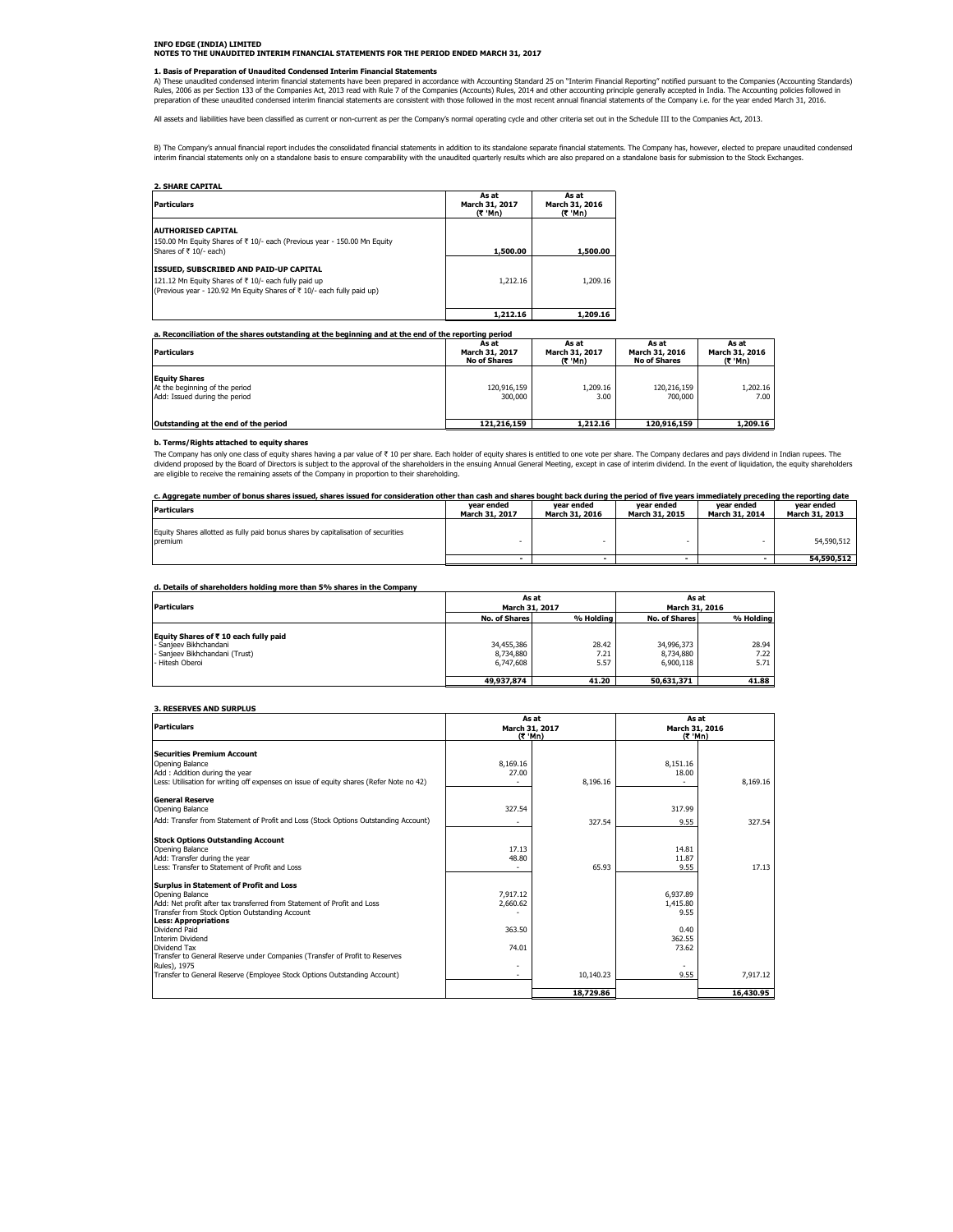# **4. LONG TERM BORROWINGS**

|                                                                                      | <b>Non-Current Portion</b>        |                                   | <b>Current Maturities</b>         |                                   |
|--------------------------------------------------------------------------------------|-----------------------------------|-----------------------------------|-----------------------------------|-----------------------------------|
| <b>Particulars</b>                                                                   | As at<br>March 31, 2017<br>(₹ Mn) | As at<br>March 31, 2016<br>(₹ Mn) | As at<br>March 31, 2017<br>(₹ Mn) | As at<br>March 31, 2016<br>(₹ Mn) |
| <b>ISECURED LOANS</b>                                                                |                                   |                                   |                                   |                                   |
| Term loans from banks<br>Current maturities transferred to Other current liabilities | 3.57<br>$\overline{\phantom{a}}$  | 3.79                              | 4.45<br>(4.45)                    | 4.34<br>(4.34)                    |
|                                                                                      | 3.57                              | 3.79                              |                                   |                                   |

a. Term Loans from banks are secured by hypothecation of vehicles taken on lease.<br>b. Term loans carry interest rates ranging from 7% to 12%. The loan is repayable along with interest with in 2 to 3 years from the date of l

## **Leased assets included in vehicles where the Company is a lessee under finance leases are:**

| Finance lease liabilities- minimum lease payments:                                                                                                  | As at<br>March 31, 2017<br>(₹ Mn) | As at<br>March 31, 2016<br>(そ Mn) |
|-----------------------------------------------------------------------------------------------------------------------------------------------------|-----------------------------------|-----------------------------------|
| Not later than 1 year                                                                                                                               | 5.02                              | 4.94                              |
| Later than 1 year and not later than 5 years                                                                                                        | 3.76                              | 4.09                              |
| Total minimum lease payments                                                                                                                        | 8.78                              | 9.03                              |
| Less: Future finance charges on finance leases                                                                                                      | 0.76                              | 0.90                              |
| Present value of finance lease liabilities                                                                                                          | 8.02                              | 8.13                              |
| <b>Representing lease liabilities:</b><br>- Current<br>- Non Current                                                                                | 4.45<br>3.57<br>8.02              | 4.34<br>3.79<br>8.13              |
| The present value of finance lease liabilities may be analysed as follows:<br>Not later than 1 year<br>Later than 1 year and not later than 5 years | 4.45<br>3.57                      | 4.34<br>3.79                      |
|                                                                                                                                                     | 8.02                              | 8.13                              |

#### **5. TRADE PAYABLES**

|                                                                                                                                                                                                                                                            |                                               | Long-Term                         | <b>Short-Term</b>                  |                                   |
|------------------------------------------------------------------------------------------------------------------------------------------------------------------------------------------------------------------------------------------------------------|-----------------------------------------------|-----------------------------------|------------------------------------|-----------------------------------|
| <b>Particulars</b>                                                                                                                                                                                                                                         | As at<br>March 31, 2017<br>( <del>₹</del> Mn) | As at<br>March 31, 2016<br>(र Mn) | As at<br>March 31, 2017<br>(₹ Mn)  | As at<br>March 31, 2016<br>(र Mn) |
| <b>Trade Payables</b><br>- total outstanding dues of micro enterprises and small enterprises and<br>- total outstanding dues of creditors other than micro enterprises and small enterprises<br>Non current portion transferred to non current liabilities | 38.30<br>(38.30)                              | 37.87<br>(37.87)                  | 417.73<br>$\overline{\phantom{a}}$ | 269.88                            |
|                                                                                                                                                                                                                                                            | -                                             |                                   | 417.73                             | 269.88                            |

### **6. OTHER LIABILITIES**

|                                                                                                                                                                                                                                                                                                                                    | Long-Term                                                                                                                |                                   | <b>Short-Term</b>                                       |                                                    |
|------------------------------------------------------------------------------------------------------------------------------------------------------------------------------------------------------------------------------------------------------------------------------------------------------------------------------------|--------------------------------------------------------------------------------------------------------------------------|-----------------------------------|---------------------------------------------------------|----------------------------------------------------|
| Particulars                                                                                                                                                                                                                                                                                                                        | As at<br>March 31, 2017<br>(₹ Mn)                                                                                        | As at<br>March 31, 2016<br>(₹ Mn) | As at<br>March 31, 2017<br>(₹ Mn)                       | As at<br>March 31, 2016<br>(₹ Mn)                  |
| Trade Payables (non-current portion)<br>Current maturities of term loans transferred from long term borrowings<br>Interest accrued but not due on loans<br>Income received in advance (deferred sales revenue)<br>Unpaid dividend*<br>Amount due to subsidiaries (unsecured)<br>Advance from customer<br>Employee benefits payable | 38.30<br>$\overline{\phantom{a}}$<br>2.48<br>$\overline{a}$<br>٠<br>$\overline{\phantom{a}}$<br>$\overline{\phantom{a}}$ | 37.87<br>۰<br>18.55<br>۰<br>٠     | ۰<br>4.45<br>0.05<br>2,420.36<br>0.38<br>11.74<br>12.18 | 4.34<br>0.06<br>2,044.71<br>0.53<br>14.91<br>13.89 |
| <b>Others</b><br>Service tax payable<br>Less: Balance with service tax authorities<br>- TDS payable<br>Other statutory dues                                                                                                                                                                                                        | $\overline{\phantom{a}}$<br>$\overline{\phantom{a}}$                                                                     | ۰<br>٠                            | 23.21<br>(33.50)<br>42.33<br>16.36                      | 52.71<br>13.84                                     |
|                                                                                                                                                                                                                                                                                                                                    | 40.78                                                                                                                    | 56.42                             | 2,497.56                                                | 2,144.99                                           |

\* Will be credited to Investor Education and Protection Fund as and when due

**7. PROVISIONS**

|                                                                                                                              | Long-Term                         |                                   | Short-Term                        |                                   |  |
|------------------------------------------------------------------------------------------------------------------------------|-----------------------------------|-----------------------------------|-----------------------------------|-----------------------------------|--|
| Particulars                                                                                                                  | As at<br>March 31, 2017<br>(₹ Mn) | As at<br>March 31, 2016<br>(र Mn) | As at<br>March 31, 2017<br>(₹ Mn) | As at<br>March 31, 2016<br>(₹ Mn) |  |
| <b>Provision for employee benefits</b><br>- Provision for gratuity<br>- Provision for compensated absence / leave encashment | $\overline{a}$                    |                                   | 42.53<br>41.35                    | 41.99<br>46.81                    |  |
| <b>Other provisions</b><br>Accrued bonus & incentives                                                                        | $\overline{a}$                    |                                   | 332.22                            | 339.78                            |  |
|                                                                                                                              |                                   |                                   | 416.10                            | 428.58                            |  |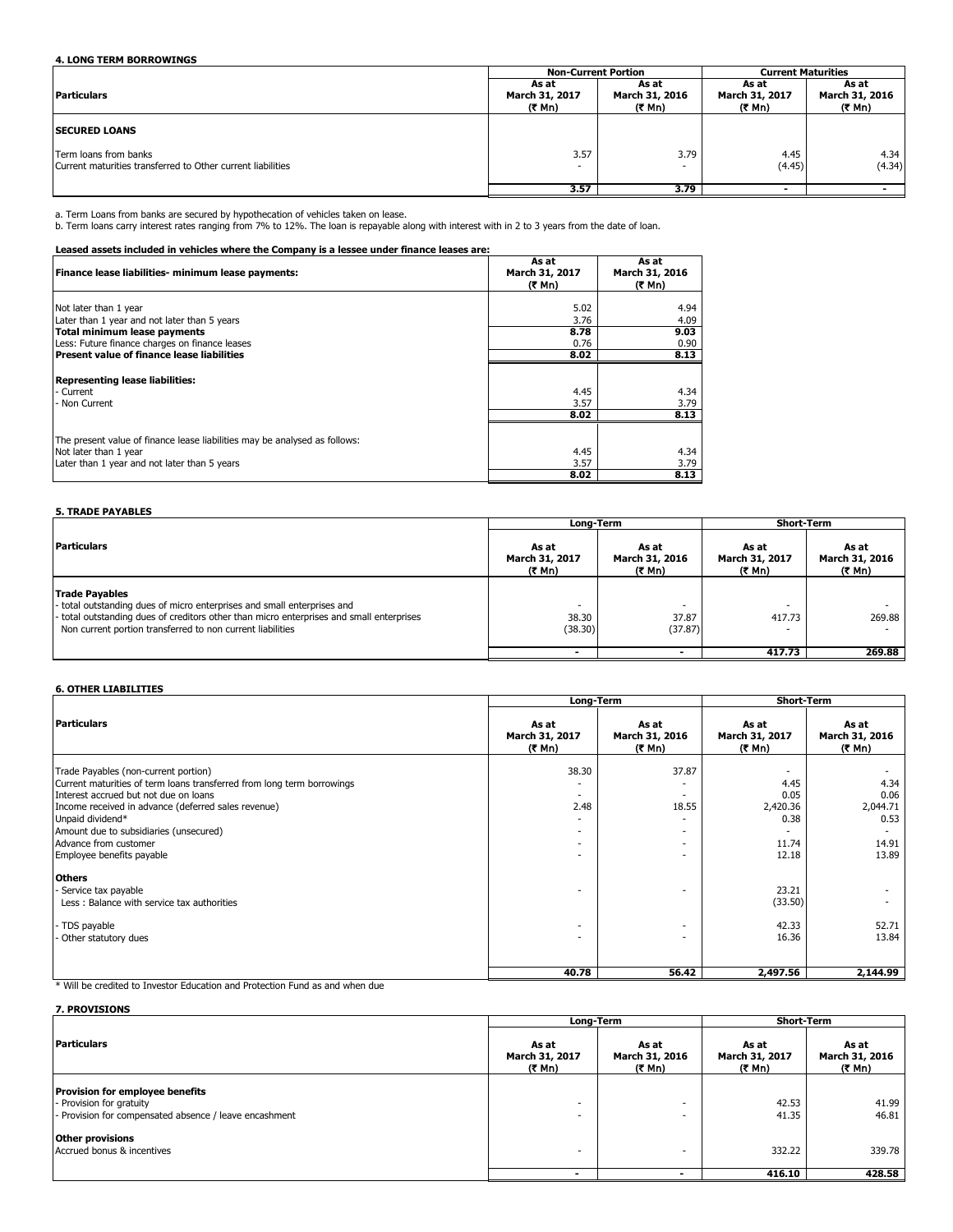| 8 (1). FIXED ASSETS                               |                        |                                                                             |                                                                           |                         |                        |                                                                                     |                                                                     |                         | (₹ Mn)                  | (₹ Mn)                  |
|---------------------------------------------------|------------------------|-----------------------------------------------------------------------------|---------------------------------------------------------------------------|-------------------------|------------------------|-------------------------------------------------------------------------------------|---------------------------------------------------------------------|-------------------------|-------------------------|-------------------------|
|                                                   |                        |                                                                             | <b>GROSS BLOCK (AT COST)</b>                                              |                         |                        |                                                                                     | DEPRECIATION/AMORTISATION                                           |                         | <b>NET BLOCK</b>        |                         |
| <b>Description</b>                                | As at<br>April 1, 2016 | <b>Additions</b><br>during the period<br>April 1, 2016 to March<br>31, 2017 | <b>Deletions</b><br>during the year<br>April 1, 2016 to<br>March 31, 2017 | As at<br>March 31, 2017 | Up to<br>April 1, 2016 | Depreciation/<br>Amortisation<br>for the year<br>April 1, 2016 to<br>March 31, 2017 | <b>Accumulated</b><br>depreciation/<br>amortisation on<br>deletions | As at<br>March 31, 2017 | As at<br>March 31, 2017 | As at<br>March 31, 2016 |
| <b>OWN ASSETS</b>                                 |                        |                                                                             |                                                                           |                         |                        |                                                                                     |                                                                     |                         |                         |                         |
| <b>Tangible Assets</b>                            |                        |                                                                             |                                                                           |                         |                        |                                                                                     |                                                                     |                         |                         |                         |
| Leasehold land                                    | 346.95                 | 94.81                                                                       | 297.27                                                                    | 144.49                  | 36.32                  | 4.67                                                                                | 28.46                                                               | 12.53                   | 131.96                  | 310.63                  |
| <b>Building</b>                                   | 91.19                  | $\frac{1}{2}$                                                               | $\overline{\phantom{a}}$                                                  | 91.19                   | 18.23                  | 1.34                                                                                | $\sim$                                                              | 19.57                   | 71.62                   | 72.96                   |
| Leasehold improvements                            | 300.63                 | 10.63                                                                       | 3.99                                                                      | 307.27                  | 161.46                 | 46.52                                                                               | 3.97                                                                | 204.01                  | 103.26                  | 139.17                  |
| Computers                                         | 518.54                 | 52.61                                                                       | 34.19                                                                     | 536.96                  | 258.62                 | 133.88                                                                              | 31.57                                                               | 360.93                  | 176.03                  | 259.92                  |
| Plant and machinery                               | 53.64                  | 1.81                                                                        | 2.45                                                                      | 53.00                   | 34.18                  | 2.97                                                                                | 2.36                                                                | 34.79                   | 18.21                   | 19.46                   |
| Furniture and fixtures                            | 106.49                 | 4.59                                                                        | 2.00                                                                      | 109.08                  | 59.73                  | 10.83                                                                               | 1.96                                                                | 68.60                   | 40.48                   | 46.76                   |
| Office equipment                                  | 121.27                 | 3.31                                                                        | 12.64                                                                     | 111.94                  | 85.66                  | 13.38                                                                               | 12.54                                                               | 86.50                   | 25.44                   | 35.61                   |
| Vehicles                                          | 0.70                   | ٠                                                                           | $\overline{\phantom{a}}$                                                  | 0.70                    | 0.70                   | $\sim$                                                                              | ٠                                                                   | 0.70                    |                         | $\sim$                  |
| Assets taken on finance lease                     |                        |                                                                             |                                                                           |                         |                        |                                                                                     |                                                                     |                         |                         |                         |
| Vehicles                                          | 31.31                  | 8.39                                                                        | 4.93                                                                      | 34.77                   | 13.78                  | 5.42                                                                                | 3.45                                                                | 15.75                   | 19.02                   | 17.53                   |
| Total (A)                                         | 1,570.72               | 176.15                                                                      | 357.47                                                                    | 1,389.40                | 668.68                 | 219.01                                                                              | 84.31                                                               | 803.38                  | 586.02                  | 902.04                  |
| OWN ASSETS (ACQUIRED)<br><b>Intangible assets</b> |                        |                                                                             |                                                                           |                         |                        |                                                                                     |                                                                     |                         |                         |                         |
| Goodwill                                          | 0.26                   | ٠                                                                           | $\overline{\phantom{a}}$                                                  | 0.26                    | 0.26                   | $\sim$                                                                              | $\overline{\phantom{a}}$                                            | 0.26                    | $\overline{a}$          |                         |
| Enterprise resource planning software             | 27.64                  | ٠                                                                           | $\overline{\phantom{a}}$                                                  | 27.64                   | 27.17                  | 0.46                                                                                | ٠                                                                   | 27.63                   | 0.01                    | 0.47                    |
| Operating and marketing rights                    | 27.56                  | ٠                                                                           | $\sim$                                                                    | 27.56                   | 27.56                  | ٠                                                                                   | ٠                                                                   | 27.56                   |                         |                         |
| Other software licenses                           | 85.11                  | 14.52                                                                       | 1.40                                                                      | 98.23                   | 65.68                  | 21.08                                                                               | 1.40                                                                | 85.36                   | 12.87                   | 19.43                   |
| Total (B)                                         | 140.57<br>102.82       | 14.52<br>17.92                                                              | 1.40<br>$\blacksquare$                                                    | 153.69<br>120.74        | 120.67<br>71.69        | 21.54<br>26.64                                                                      | 1.40<br>$\blacksquare$                                              | 140.81<br>98.33         | 12.88<br>22.41          | 19.90                   |
| Previous year (D)*                                |                        |                                                                             |                                                                           |                         |                        |                                                                                     |                                                                     |                         |                         |                         |
| Total $(A)+(B)$                                   | 1,711.29               | 190.67                                                                      | 358.87                                                                    | 1,543.09                | 789.35                 | 240.55                                                                              | 85.71                                                               | 944.19                  | 598.90                  | 921.94                  |
|                                                   |                        |                                                                             |                                                                           |                         |                        |                                                                                     |                                                                     |                         | 3.35                    | 98.23                   |
| Previous year $(C)+(D)^*$                         | 1,520.03               | 295.05                                                                      | 103.80                                                                    | 1,711.28                | 680.06                 | 209.62                                                                              | 100.33                                                              | 789.35                  | 921.93                  |                         |

\* amounts relate to year ended March 31, 2015 \*\*includes Nil (Previous year Rs.7.38 Mn) relating to prior period \* amounts relate to year ended March 31, 2014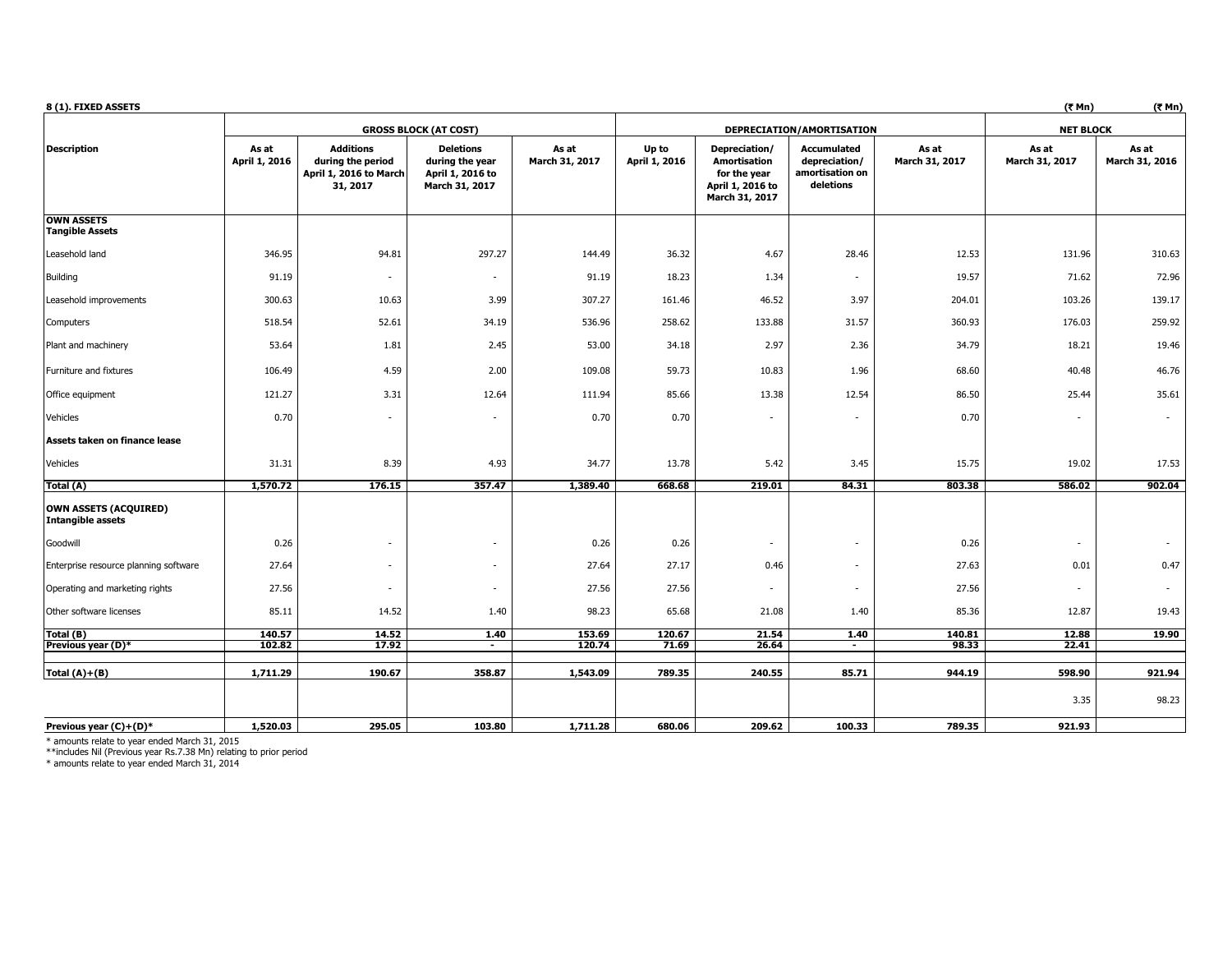| 8 (2). FIXED ASSETS                               |                        |                                                                    |                                                                           |                         |                        |                                                                                            |                                                                     |                         | (7 Mn)                  | (7 Mn)                  |
|---------------------------------------------------|------------------------|--------------------------------------------------------------------|---------------------------------------------------------------------------|-------------------------|------------------------|--------------------------------------------------------------------------------------------|---------------------------------------------------------------------|-------------------------|-------------------------|-------------------------|
|                                                   |                        |                                                                    | <b>GROSS BLOCK (AT COST)</b>                                              |                         |                        |                                                                                            | DEPRECIATION/AMORTISATION                                           |                         | <b>NET BLOCK</b>        |                         |
| <b>Description</b>                                | As at<br>April 1, 2015 | Additions<br>during the year<br>April 1, 2015 to March<br>31, 2016 | <b>Deletions</b><br>during the year<br>April 1, 2015 to<br>March 31, 2016 | As at<br>March 31, 2016 | Up to<br>April 1, 2015 | Depreciation/<br><b>Amortisation</b><br>for the year<br>April 1, 2015 to<br>March 31, 2016 | <b>Accumulated</b><br>depreciation/<br>amortisation on<br>deletions | As at<br>March 31, 2016 | As at<br>March 31, 2016 | As at<br>March 31, 2015 |
| <b>OWN ASSETS</b><br><b>Tangible Assets</b>       |                        |                                                                    |                                                                           |                         |                        |                                                                                            |                                                                     |                         |                         |                         |
| Leasehold land                                    | 346.95                 | ٠                                                                  |                                                                           | 346.95                  | 31.17                  | 5.15                                                                                       |                                                                     | 36.32                   | 310.63                  | 315.78                  |
| <b>Building</b>                                   | 91.19                  | $\overline{\phantom{a}}$                                           |                                                                           | 91.19                   | 16.89                  | 1.34                                                                                       | $\overline{\phantom{a}}$                                            | 18.23                   | 72.96                   | 74.30                   |
| Leasehold improvements                            | 300.06                 | 13.27                                                              | 12.70                                                                     | 300.63                  | 127.98                 | 45.11                                                                                      | 11.63                                                               | 161.46                  | 139.17                  | 172.08                  |
| Computers                                         | 364.44                 | 224.95                                                             | 70.85                                                                     | 518.54                  | 228.91                 | 99.75                                                                                      | 70.04                                                               | 258.62                  | 259.92                  | 135.53                  |
| Plant and machinery                               | 52.75                  | 2.75                                                               | 1.86                                                                      | 53.64                   | 33.20                  | 2.75                                                                                       | 1.77                                                                | 34.18                   | 19.46                   | 19.55                   |
| Furniture and fixtures                            | 102.53                 | 7.50                                                               | 3.54                                                                      | 106.49                  | 52.98                  | 10.23                                                                                      | 3.48                                                                | 59.73                   | 46.76                   | 49.55                   |
| Office equipment                                  | 114.14                 | 12.18                                                              | 5.05                                                                      | 121.27                  | 77.56                  | 13.00                                                                                      | 4.90                                                                | 85.66                   | 35.61                   | 36.58                   |
| Vehicles                                          | 0.73                   | ٠                                                                  | 0.03                                                                      | 0.70                    | 0.73                   |                                                                                            | 0.03                                                                | 0.70                    |                         | $\sim$                  |
| Assets taken on finance lease                     |                        |                                                                    |                                                                           |                         |                        |                                                                                            |                                                                     |                         |                         |                         |
| Vehicles                                          | 26.51                  | 8.32                                                               | 3.52                                                                      | 31.31                   | 12.31                  | 3.72                                                                                       | 2.25                                                                | 13.78                   | 17.53                   | 14.20                   |
| Total (A)                                         | 1,399.30               | 268.97                                                             | 97.55                                                                     | 1,570.72                | 581.73                 | 181.05                                                                                     | 94.10                                                               | 668.68                  | 902.04                  | 817.57                  |
| OWN ASSETS (ACQUIRED)<br><b>Intangible assets</b> |                        |                                                                    |                                                                           |                         |                        |                                                                                            |                                                                     |                         |                         |                         |
| Goodwill                                          | 0.26                   | ٠                                                                  |                                                                           | 0.26                    | 0                      | $\sim$                                                                                     | $\overline{\phantom{a}}$                                            | $\Omega$                | $\sim$                  | $\sim$                  |
| Enterprise resource planning software             | 27.64                  | $\overline{\phantom{a}}$                                           | $\overline{\phantom{a}}$                                                  | 27.64                   | 25.60                  | 1.57                                                                                       | $\sim$                                                              | 27.17                   | 0.47                    | $\sim$                  |
| Operating and marketing rights                    | 27.56                  | ٠                                                                  |                                                                           | 27.56                   | 27.56                  | ٠                                                                                          | $\sim$                                                              | 27.56                   | $\sim$                  | ÷.                      |
| Other software licenses                           | 65.28                  | 26.07                                                              | 6.24                                                                      | 85.11                   | 44.91                  | 27.01                                                                                      | 6.24                                                                | 65.68                   | 19.43                   | $\sim$                  |
| Total (B)                                         | 120.74                 | 26.07                                                              | 6.24                                                                      | 140.57                  | 98.33                  | 28.58                                                                                      | 6.24                                                                | 120.67                  | 19.90                   | $\blacksquare$          |
| Total $(A)+(B)$                                   | 1,520.04               | 295.04                                                             | 103.79                                                                    | 1,711.29                | 680.06                 | 209.63                                                                                     | 100.34                                                              | 789.35                  | 921.94                  |                         |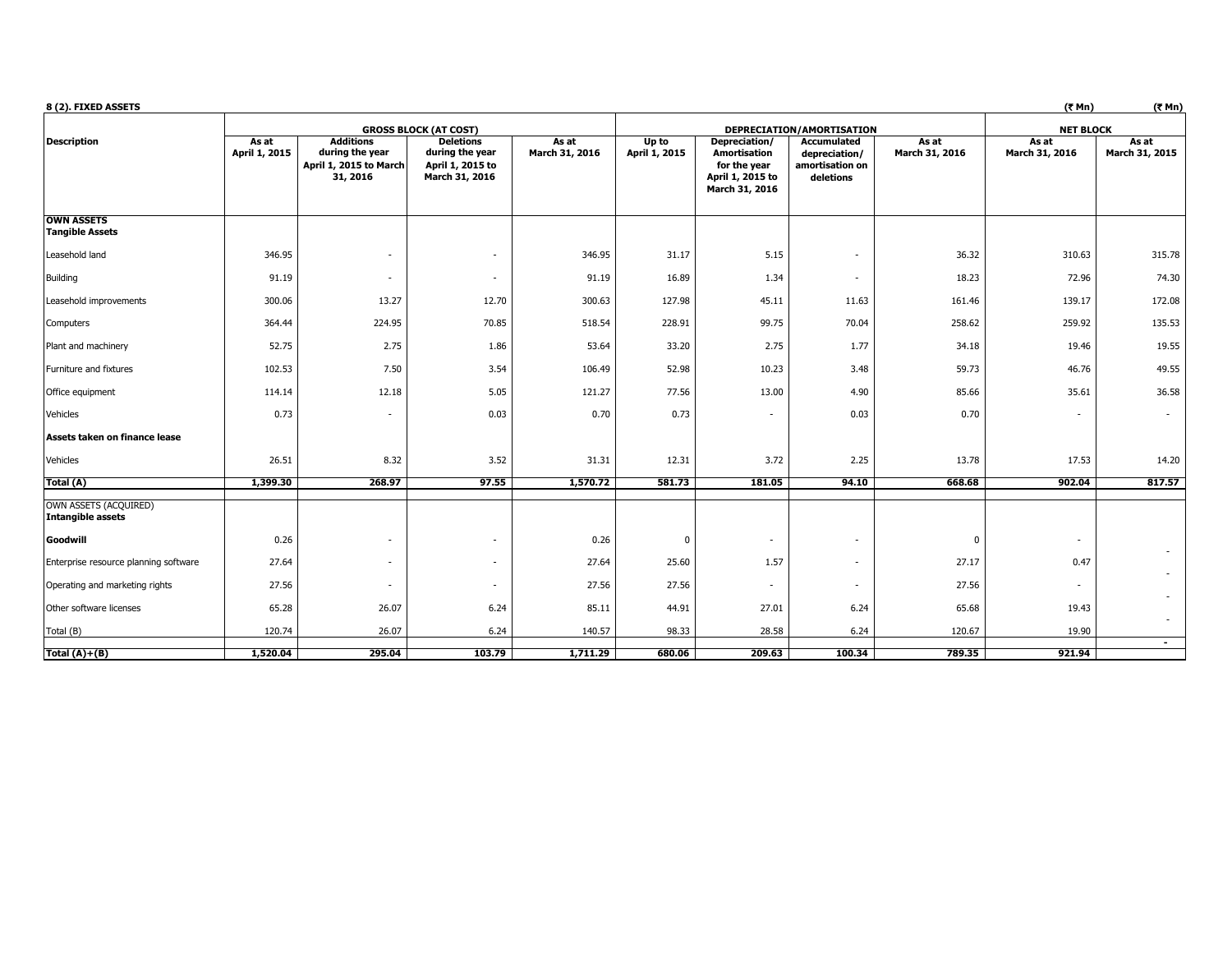# **9. NON CURRENT INVESTMENTS\* - Shares**

|                                                                                                                                                                                                        | As at            |                   |                                 |                          |                  | As at                               |                  |          |
|--------------------------------------------------------------------------------------------------------------------------------------------------------------------------------------------------------|------------------|-------------------|---------------------------------|--------------------------|------------------|-------------------------------------|------------------|----------|
| <b>Particulars</b>                                                                                                                                                                                     | <b>Number of</b> | <b>Face Value</b> | <b>MARCH 31, 2017</b><br>(₹ Mn) | (₹ 'Mn)                  | <b>Number of</b> | March 31, 2016<br><b>Face Value</b> | (₹ Mn)           | (₹ 'Mn)  |
|                                                                                                                                                                                                        | <b>Share</b>     | per share         |                                 |                          | Share            | per share                           |                  |          |
| Other than trade investments (Unquoted) (valued at cost unless otherwise stated)                                                                                                                       |                  | $(In ₹ **")$      |                                 |                          |                  | $(\ln \overline{\zeta}$ **          |                  |          |
| <b>Investments in Equity instruments of Subsidiary Companies</b>                                                                                                                                       |                  |                   |                                 |                          |                  |                                     |                  |          |
|                                                                                                                                                                                                        |                  |                   |                                 |                          |                  |                                     |                  |          |
| Jeevansathi Internet Services Private Limited<br>-Two hundred shares (Previous year- Two hundred shares) are held by the nominees of the Company                                                       | 9,800            | 10                | 0.10                            |                          | 9,800            | 10                                  | 0.10             |          |
|                                                                                                                                                                                                        |                  |                   |                                 |                          |                  |                                     |                  |          |
| Naukri Internet Services Limited<br>-Six shares (Previous year- Six shares) are held by the nominees of the Company                                                                                    | 9,994            | 10                | 0.10                            |                          | 9,994            | 10                                  | 0.10             |          |
| Allcheckdeals India Private Limited<br>-One share (Previous year- One share) is held by Naukri Internet Services Limited                                                                               | 9,847,499        | 10                | 98.47                           |                          | 9,847,499        | 10                                  | 98.47            |          |
| Makesense Technologies Limited<br>-Six shares (Previous year Six share) are held by the nominees of the Company<br>-Share premium of ₹ 154.82/- per share (Previous year- ₹ 154.82) per share          | 499,994          | 10                | 82.41                           |                          | 499,994          | 10                                  | 82.41            |          |
| Zomato Media Private Limited<br>-Share premium of ₹ 5282.02/- (Previous year- ₹ 5282.02) per share computed on average basis                                                                           | 164,451          | 1                 | 868.80                          |                          | 164,451          | 1                                   | 868.80           |          |
| Applect Learning Systems Private Limited<br>-Share premium of ₹ 8,255.31/- (Previous year- ₹ 8,255.31/-) per share computed on average basis                                                           | 5,871            | 10                | 48.52                           |                          | 5,871            | 10                                  | 48.52            |          |
| Startup Investments (Holding) Limited<br>-Six shares (Previous year- Six shares) are held by the nominees of the Company                                                                               | 49,994           | 10                | 0.50                            |                          | 49,994           | 10                                  | 0.50             |          |
| Smartweb Internet Services Limited                                                                                                                                                                     | 48,994           | 10                | 0.49                            |                          | 48,994.00        | 10                                  | 0.49             |          |
| -Six shares (Previous year- Six) are held by the nominees of the Company<br>Less: Provision for diminution in value of investment                                                                      |                  |                   | (0.08)                          |                          |                  |                                     |                  |          |
| Startup Internet services Limited<br>-Six shares (Previous year- Six) are held by the nominees of the Company                                                                                          | 49,994           | 10                | 0.50                            |                          | 49,994.00        | 10                                  | 0.50             |          |
| Info Edge (India) Mauritius Limited (under liquidation)<br>Less: Provision for diminution in value of investment                                                                                       | 1,112,001        | USD <sub>1</sub>  | 0.00                            | 1,099.81                 | 1,112,001        | USD <sub>1</sub>                    | 45.60<br>(45.60) | 1,099.89 |
| <b>Investments in Preference shares of Subsidiary Companies</b>                                                                                                                                        |                  |                   |                                 |                          |                  |                                     |                  |          |
| Startup Investments (Holding) Limited<br>-0.0001% cumulative redeemable preference shares                                                                                                              | 2,403,136        | 100               | 243.23                          |                          | 1,203,136        | 100                                 | 123.23           |          |
| Naukri Internet Services Limited<br>-0.0001% cumulative redeemable preference shares                                                                                                                   | 34,324,000       | 100               | 3,432.40                        |                          | 34,324,000       | 100                                 | 3,432.40         |          |
| Smartweb Internet Services Limited<br>-0.0001% cumulative redeemable preference shares<br>Less: Provision for diminution in value of investment                                                        | 2,350,000        | 100               | 235.61<br>(39.76)               |                          | 2,350,000.00     | 100                                 | 235.61           |          |
| Startup Internet services Limited<br>-0.0001% cumulative redeemable preference shares                                                                                                                  | 80,000           | 100               | 8.00                            |                          | 30,000.00        | 100                                 | 3.00             |          |
| Zomato Media Private Limited<br>0.0001% cumulative convertible preference shares with share premium of $\bar{\tau}$ 26,969.94 /-<br>(Previous Year-₹ 26.969.94 /-) ner share computed on average basis | 21,225           | 10                | 572.65                          | 4,452.13                 | 21,225           | 10                                  | 572.65           | 4,366.89 |
| <b>Investments in Preference shares of Associate Companies</b>                                                                                                                                         |                  |                   |                                 |                          |                  |                                     |                  |          |
| Kinobeo Software Private Limited<br>-0.1% optionally convertible cumulative redeemable preference shares with share premium of $\bar{\tau}$<br>1,835.50/-                                              |                  |                   |                                 |                          | 73,150           | 10                                  | 135.00           |          |
| (Previous Year-₹ 2,494.61/-) per share computed on average basis                                                                                                                                       |                  |                   |                                 |                          |                  |                                     |                  |          |
| Mint Bird Technologies Private Limited<br>-optionally convertible cumulative redeemable preference shares                                                                                              |                  |                   |                                 |                          | 6,000,000.00     | 10                                  | 60.00            |          |
| Rare Media Company Private Limited<br>-0.01% optionally convertible cumulative redeemable preference shares                                                                                            |                  | $\blacksquare$    |                                 | $\overline{\phantom{a}}$ | 743,808.00       | 100                                 | 74.38            | 269.38   |
| <b>Investments in Debentures of Subsidiary Companies</b><br>Allcheckdeals India Private Limited<br>-0.0001% compulsory convertible debentures                                                          | 455,000          | 100               | 45.50                           |                          |                  |                                     |                  |          |
| Newinc Internet Services Private Limited<br>-0.0001% compulsory convertible debentures                                                                                                                 | 200,000          | 100               | 20.00                           |                          |                  |                                     |                  |          |
| Interactive Visual Solutions Private Limited<br>-0.0001% compulsory convertible debentures                                                                                                             | 1,104            | 100               | 1.10                            |                          |                  |                                     |                  |          |
| Startup Investments (Holding) Limited<br>-0.0001% compulsory convertible debentures                                                                                                                    | 16,951,439       | 100               | 1,695.14                        | 1,761.74                 |                  |                                     |                  |          |
| *Long-term Investments (As per AS-13)                                                                                                                                                                  |                  |                   |                                 | 7,313.68                 |                  |                                     |                  | 5,736.16 |

\*Long-term Investments (As per AS-13) \*\* Unless otherwise stated

| Aggregate amount of guoted investments                             |          |                  |
|--------------------------------------------------------------------|----------|------------------|
| Market value of quoted investments                                 |          |                  |
| Aggregate amount of unguoted investments                           | 7,313.68 | 5.781.76         |
| iinution in value of investments<br>Aggregate provision for dimine | 39.84    | $- - -$<br>45.6L |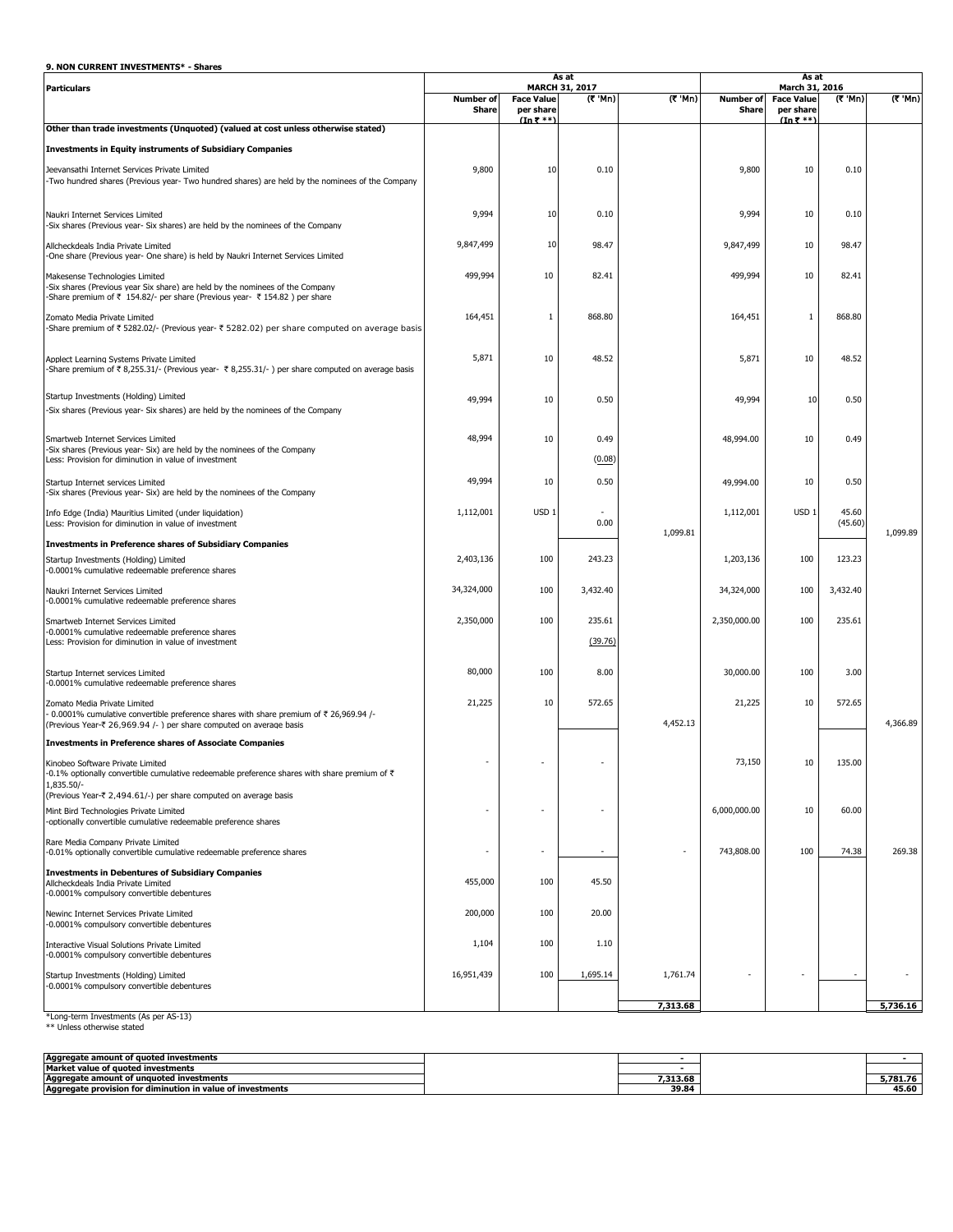| <b>10. DEFERRED TAX ASSETS</b>                                               |                                    |                                    |
|------------------------------------------------------------------------------|------------------------------------|------------------------------------|
| <b>Particulars</b>                                                           | As at<br>March 31, 2017<br>(そ 'Mn) | As at<br>March 31, 2016<br>(₹ 'Mn) |
| Deferred tax asset<br>- Opening balance<br>- Adjustment for the current year | 59.56<br>30.54                     | 63.72<br>(4.16)                    |
|                                                                              | 90.10                              | 59.56                              |

# **Significant components of deferred tax assets are shown in the following table:**

| <b>Particulars</b>                                   | As at<br>March 31, 2017<br>(₹ 'Mn) | As at<br>March 31, 2016<br>(₹ 'Mn) |
|------------------------------------------------------|------------------------------------|------------------------------------|
| Deferred tax asset                                   |                                    |                                    |
| Provision for compensated absence / leave encashment | 9.11                               | 9.94                               |
| Provision for lease equalisation                     | 15.73                              | 16.24                              |
| Provision for doubtful debts                         | 3.95                               | 2.42                               |
| Depreciation                                         | 34.01                              | 22.40                              |
| Employee stock option scheme compensation (ESOP)     | 22.81                              | 5.45                               |
| <b>Others</b>                                        | 4.49                               | 3.11                               |
|                                                      |                                    |                                    |
| Net deferred tax asset                               | 90.10                              | 59.56                              |

### **11. LOANS & ADVANCES**

|                                                                            | Long-Term                         |                                   | <b>Short-Term</b>                 |                                   |  |
|----------------------------------------------------------------------------|-----------------------------------|-----------------------------------|-----------------------------------|-----------------------------------|--|
| <b>Particulars</b><br>(Unsecured, considered good unless otherwise stated) | As at<br>March 31, 2017<br>(₹ Mn) | As at<br>March 31, 2016<br>(र Mn) | As at<br>March 31, 2017<br>(₹ Mn) | As at<br>March 31, 2016<br>(₹ Mn) |  |
|                                                                            |                                   |                                   |                                   |                                   |  |
| <b>Capital advances</b><br>Considered good                                 | 9.48                              | 13.81                             | $\overline{\phantom{0}}$          |                                   |  |
| Considered doubtful                                                        | 55.18                             | 55.18                             | $\overline{\phantom{0}}$          |                                   |  |
| Less: Provision for doubtful capital advances                              | (55.18)                           | (55.18)                           | $\overline{\phantom{0}}$          |                                   |  |
|                                                                            |                                   |                                   |                                   |                                   |  |
| Security deposits                                                          | 101.91                            | 111.37                            | 10.54                             | 0.99                              |  |
| Loans/ advance to subsidiary companies                                     |                                   |                                   | 524.07                            | 38.33                             |  |
| Unsecured loan given                                                       |                                   |                                   |                                   | 10.13                             |  |
| <b>Others</b>                                                              |                                   |                                   |                                   |                                   |  |
| Amount recoverable in cash or in kind or for value to be received          | 15.38                             | 15.38                             | 101.14                            | 71.71                             |  |
|                                                                            |                                   |                                   |                                   |                                   |  |
| Balance with service tax authorities                                       | $\overline{\phantom{a}}$          |                                   | $\overline{\phantom{0}}$          | 49.87                             |  |
| Less: Service Tax payable                                                  |                                   |                                   |                                   | (33.46)                           |  |
|                                                                            |                                   |                                   |                                   |                                   |  |
| Advance tax                                                                | $\overline{\phantom{a}}$          | $\overline{\phantom{a}}$          | 5,526.72                          | 4,653.87                          |  |
| Less: provision for tax                                                    |                                   |                                   | (5, 168.01)                       | (4,479.06)                        |  |
| Advance tax - fringe benefits                                              | $\overline{\phantom{a}}$          | $\overline{\phantom{a}}$          | 29.69                             | 29.69                             |  |
| Less: provision for tax - fringe benefits                                  |                                   |                                   | (28.69)                           | (28.69)                           |  |
|                                                                            |                                   |                                   |                                   |                                   |  |
|                                                                            | 126.77                            | 140.56                            | 995.46                            | 313.38                            |  |

# **12. OTHER NON CURRENT/ CURRENT ASSETS**

|                                                                                                                                                                                                                                                           |                                   | <b>Non-Current</b>                | Current                           |                                   |  |
|-----------------------------------------------------------------------------------------------------------------------------------------------------------------------------------------------------------------------------------------------------------|-----------------------------------|-----------------------------------|-----------------------------------|-----------------------------------|--|
| <b>Particulars</b><br>(Unsecured, considered good)                                                                                                                                                                                                        | As at<br>March 31, 2017<br>(₹ Mn) | As at<br>March 31, 2016<br>(₹ Mn) | As at<br>March 31, 2017<br>(₹ Mn) | As at<br>March 31, 2016<br>(₹ Mn) |  |
| Non current portion of fixed deposits transferred from cash & bank balances<br>Interest accrued on fixed deposits<br>Amount paid towards investment in mutual funds<br>Amount receivable from subsidiary companies towards sale of shares (Refer Note 30) | 94.90<br>45.97                    | 1,505.07<br>23.10                 | 383.71<br>70.00<br>269.38         | 336.35<br>1,411.81                |  |
|                                                                                                                                                                                                                                                           | 140.87                            | 1,528.17                          | 723.09                            | 1,748.16                          |  |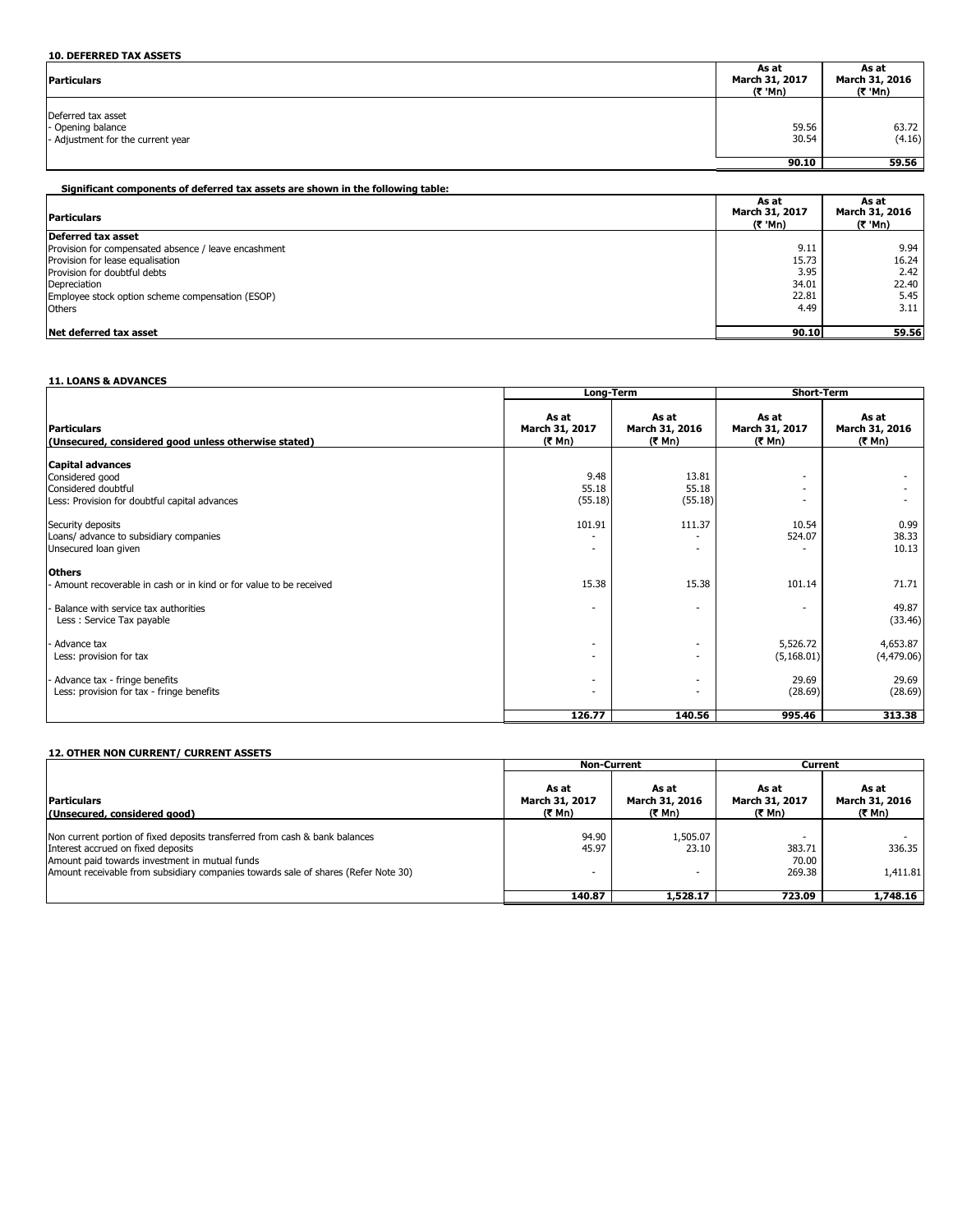## **13. CURRENT INVESTMENTS**

| <b>Particulars</b>                                                                                                                                       |                       | As at<br>March 31, 2017   |                  |                  |                          | As at<br>March 31, 2016               |         |                          |
|----------------------------------------------------------------------------------------------------------------------------------------------------------|-----------------------|---------------------------|------------------|------------------|--------------------------|---------------------------------------|---------|--------------------------|
|                                                                                                                                                          | <b>Number of Unit</b> | Amount per unit<br>(In 5) | $(7 \text{ Mn})$ | $(7 \text{ Mn})$ | <b>Number of</b><br>Unit | Amount per unit<br>$(In \mathcal{R})$ | (ኛ 'Mn) | (R'Mn)                   |
| <b>Investment in Mutual Funds (quoted) - Fixed Maturity</b><br>Plans*<br>(valued at cost unless otherwise stated)                                        |                       |                           |                  |                  |                          |                                       |         |                          |
| Birla Sun Life Interval Income Fund - Annual Plan-X-(Maturity Date<br>01-Sep-2019) -Gr-Direct                                                            | 2,500,000             | 10.00                     | 25.00            |                  | 2,500,000                | 10.00                                 | 25.00   |                          |
| Birla Sun Life Interval Income Fund - Annual Plan-IX-(Maturity Date<br>01-Sep-2019)                                                                      | 4,550,336             | 10.99                     | 50.00            | 75.00            | 4,550,336                | 10.99                                 | 50.00   | 75.00                    |
| Investment in Mutual Funds (Unquoted) (Valued at lower of<br>cost and fair value, unless stated otherwise) - Debt<br><b>Schemes (Liquid/Liquid Plus)</b> |                       |                           |                  |                  |                          |                                       |         |                          |
| ICICI Prudential Flexible Income - Direct Plan - Growth                                                                                                  | 174,219               | 287.00                    | 50.00            |                  | 174,219                  | 287.00                                | 50.00   |                          |
| ICICI Prudential Liquid Plan - Direct Plan-Daily Dividend                                                                                                | 9,640,018             | 100.07                    | 964.66           |                  | 594,262                  | 100.07                                | 59.46   |                          |
| HDFC Cash Management Fund Savings Plan Direct Plan Daily<br>Dividend Reinvestment                                                                        | ۰                     |                           |                  |                  | 21,452                   | 1,063.64                              | 22.82   |                          |
| HDFC Cash Management Fund - Savings Plan - Direct Plan - Growth                                                                                          | 20,102                | 3,065.05                  | 61.61            |                  | 32,637                   | 3,063.97                              | 100.00  |                          |
| HDFC Liquid Fund-Direct Plan-Dividend-Daily Reinvest                                                                                                     | 960,121               | 1,019.82                  | 979.15           |                  |                          |                                       | $\sim$  |                          |
| HDFC Floating Rate Income Fund-Short Term Plan-Wholesale Option-<br>Direct Plan-Dividend Reinvestment                                                    |                       |                           |                  | 2055.43          | 4,959,875                | 10.08                                 | 50.00   | 282.28                   |
|                                                                                                                                                          |                       |                           |                  | 2,130.43         |                          |                                       |         | 357.28                   |
| Aggregate amount of quoted investments                                                                                                                   |                       |                           |                  | 75.00            |                          |                                       |         | 75.00                    |
| Market value of quoted investments                                                                                                                       |                       |                           |                  | 95.59            |                          |                                       |         | 88.82                    |
| Aggregate amount of unquoted investments                                                                                                                 |                       |                           |                  | 2,055.43         |                          |                                       |         | 282.28                   |
| Aggregate provision for diminution in value of investments                                                                                               |                       |                           |                  |                  |                          |                                       |         | $\overline{\phantom{a}}$ |
|                                                                                                                                                          |                       |                           |                  |                  |                          |                                       |         |                          |
| * Long-term Investments (as per AS-13)                                                                                                                   |                       |                           |                  | 75.00            |                          |                                       |         | 75.00                    |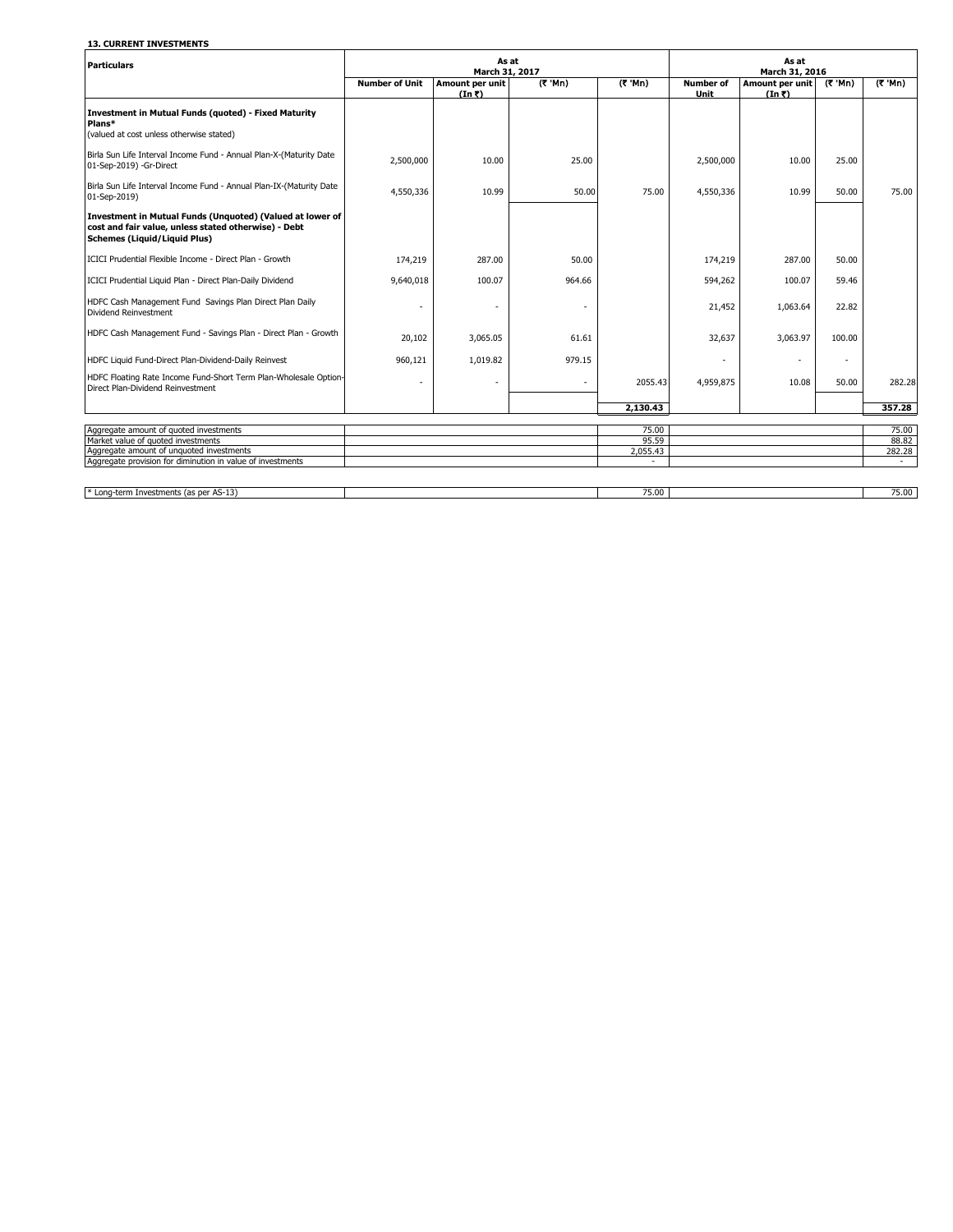# **14. TRADE RECEIVABLES**

|                                                                                                                          |                                    | <b>Non-Current</b>       | Current                 |                         |  |
|--------------------------------------------------------------------------------------------------------------------------|------------------------------------|--------------------------|-------------------------|-------------------------|--|
| <b>Particulars</b>                                                                                                       | As at<br>March 31, 2017            | As at<br>March 31, 2016  | As at<br>March 31, 2017 | As at<br>March 31, 2016 |  |
|                                                                                                                          | (₹ Mn)                             | (₹ Mn)                   | (₹ Mn)                  | (₹ Mn)                  |  |
| Outstanding for a period exceeding six months from the date they are due for payment<br>- Unsecured, considered doubtful | ٠                                  | $\overline{\phantom{a}}$ | 8.17                    | 4.57                    |  |
| Provision for doubtful debts                                                                                             | ۰                                  | $\sim$                   | (8.17)                  | (4.57)                  |  |
| Total (A)                                                                                                                | $\blacksquare$                     | $\blacksquare$           | $\blacksquare$          |                         |  |
| <b>Other Receivables, unsecured</b>                                                                                      |                                    |                          |                         |                         |  |
| - considered good<br>- considered doubtful                                                                               | $\overline{\phantom{a}}$<br>$\sim$ | $\sim$<br>$\sim$         | 68.14<br>3.24           | 118.13<br>2.43          |  |
| Provision for doubtful debts                                                                                             | $\overline{\phantom{a}}$           | $\overline{a}$           | (3.24)                  | (2.43)                  |  |
| Total (B)                                                                                                                | $\blacksquare$                     | $\blacksquare$           | 68.14                   | 118.13                  |  |
|                                                                                                                          |                                    |                          |                         |                         |  |
| Total $(A) + (B)$                                                                                                        | $\blacksquare$                     | $\blacksquare$           | 68.14                   | 118.13                  |  |

## **15. CASH & BANK BALANCES**

|                                                                                       | <b>Non-Current</b>       |                          | Current                  |                          |  |
|---------------------------------------------------------------------------------------|--------------------------|--------------------------|--------------------------|--------------------------|--|
|                                                                                       | As at                    | As at                    | As at                    | As at                    |  |
| <b>Particulars</b>                                                                    | March 31, 2017<br>(₹ Mn) | March 31, 2016<br>(₹ Mn) | March 31, 2017<br>(₹ Mn) | March 31, 2016<br>(₹ Mn) |  |
| Cash & cash equivalents                                                               |                          |                          |                          |                          |  |
| Cash on hand                                                                          |                          | $\overline{\phantom{a}}$ | 4.16                     | 6.36                     |  |
| Balances with banks:                                                                  |                          |                          |                          |                          |  |
| -In current accounts                                                                  |                          | ٠                        | 456.91                   | 414.15                   |  |
| -In fixed deposit accounts with original maturity of less than 3 months               |                          |                          | 10.46                    | 25.44                    |  |
| Other bank balances                                                                   |                          |                          |                          |                          |  |
| -In fixed deposit accounts with original maturity more than 12 months*                | 94.90                    | 1,505.07                 | 8,220.06                 | 8,030.86                 |  |
| Non current portion transferred to non current assets                                 | (94.90)                  | (1,505.07)               |                          |                          |  |
| Balances in fixed deposit accounts with original maturity more than 3 months but less |                          |                          | 2,434.95                 | 1,044.86                 |  |
| than 12 months                                                                        |                          |                          |                          |                          |  |
| Unpaid dividend accounts                                                              |                          |                          | 0.38                     | 0.53                     |  |
| * Includes ₹ 225.84 Mn (previous year ₹ 207.57 Mn) as margin money with bank          |                          |                          |                          |                          |  |
|                                                                                       |                          |                          |                          |                          |  |
|                                                                                       | -                        | ۰                        | 11,126.92                | 9,522.20                 |  |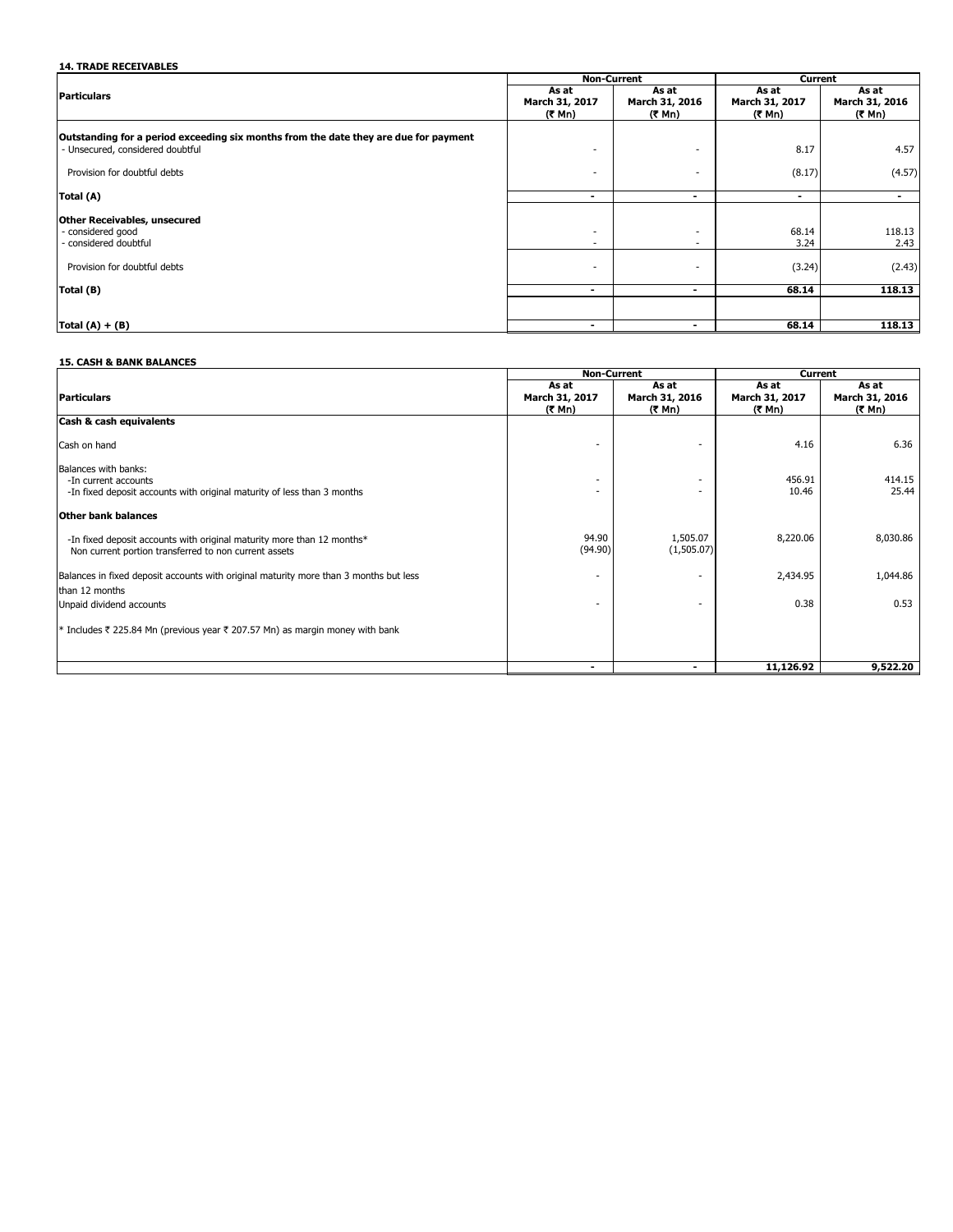### **16. REVENUE FROM OPERATIONS**

| <b>Particulars</b> | Year ended<br>March 31, 2017 | Year ended<br>March 31, 2016 |
|--------------------|------------------------------|------------------------------|
|                    | $(3 \text{ Mn})$             | (₹ Mn)                       |
| Sale of services * | 8,208.55                     | 7,234.76                     |
|                    | 8,208.55                     | 7,234.76                     |

\* primarily subscription based services

### **17. OTHER INCOME**

| <b>Particulars</b>                                                                                                                                                                                                                                                                                                           | Year ended<br>March 31, 2017              | Year ended<br>March 31, 2016               |
|------------------------------------------------------------------------------------------------------------------------------------------------------------------------------------------------------------------------------------------------------------------------------------------------------------------------------|-------------------------------------------|--------------------------------------------|
|                                                                                                                                                                                                                                                                                                                              | $(7 \text{ Mn})$                          | $(7 \text{ M})$                            |
| Interest income on fixed deposits with banks<br>Interest income on unsecured loan given to subsidiary companies<br>Dividend income from current investment<br>Profit on sale of long term investment (net)<br>Profit on sale of current investment (net)<br>Profit on sale of fixed assets (net)<br>Profit on sale of shares | 844.89<br>11.62<br>41.06<br>2.58<br>29.09 | 531.07<br>0.69<br>200.59<br>51.47<br>43.12 |
| Miscellaneous income                                                                                                                                                                                                                                                                                                         | 0.38                                      | 1.16                                       |
|                                                                                                                                                                                                                                                                                                                              | 929.62                                    | 828.10                                     |

# **18. EMPLOYEE BENEFITS EXPENSE**

| Particulars                                                                                                                                                                                              | <b>Year ended</b><br>March 31, 2017                      | Year ended<br>March 31, 2016                             |
|----------------------------------------------------------------------------------------------------------------------------------------------------------------------------------------------------------|----------------------------------------------------------|----------------------------------------------------------|
|                                                                                                                                                                                                          | (₹ 'Mn)                                                  | (₹ 'Mn)                                                  |
| Salaries, wages and bonus<br>Contribution to provident and other funds<br>Sales incentives<br>Staff welfare and benefits<br>Employee stock option scheme compensation<br>Other employee related expenses | 2,782.05<br>126.11<br>395.71<br>141.78<br>48.80<br>53.36 | 2,514.53<br>120.04<br>362.85<br>143.86<br>11.87<br>52.14 |
|                                                                                                                                                                                                          | 3,547.81                                                 | 3,205,29                                                 |

### **19. FINANCE COSTS**

| <b>Particulars</b>      | Year ended<br>March 31, 2017 | Year ended<br>March 31, 2016 |
|-------------------------|------------------------------|------------------------------|
|                         | (₹ 'Mn)                      | (₹ 'Mn)                      |
| Interest on fixed loans | 1.00                         | 0.77                         |
|                         | 1.00                         | 0.77                         |